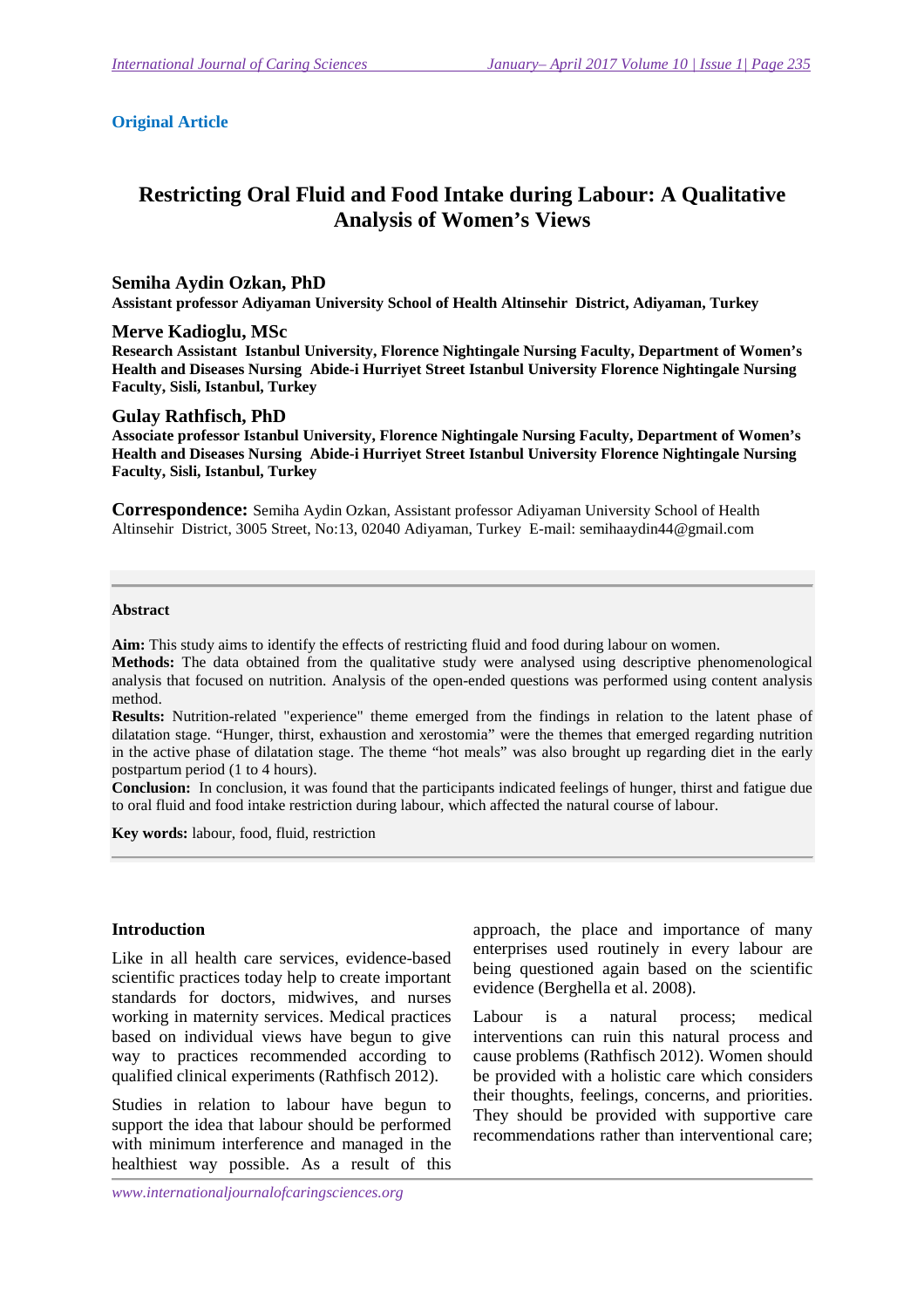and their active participation in labour should be respected (Mongan 2005).

Which routine medical practices are appropriate in labour is still a topic of much debate (Buckley 2009). Evidence-based practices are commonly thought that they should be supported; however, the practices conducted are not usually based on scientific evidence (Berghella et al. 2008). Restricting or limiting fluid and food intake is one of the much debated issues in relation to labour (Rathfisch 2012).

Written policies and clinical practice guidelines regarding labour recommend that women with low complication risks should be allowed to have ice chips or sips of water during labour (American Society of Anesthesiologists Task Force on Obstetric Anesthesia 2007; National Collaborating Centre for Women's and Children's Health 2007; Society of Obstetricians and Gynecologists of Canada 1998). However, many maternity centres do not have written policies or clinical practice guidelines about labouring women, or they do not provide care appropriate to these guidelines. Practices in relation to fluid and food intake during labour depend on whether it is a high-risk/low risk pregnancy or whether the dilation phase is in latent or active phase. Different institutions and centres seem to have various practices and approaches in relation to oral food and fluid intake during labour (Society of Obstetricians and Gynecologists of Canada 1998).

Review of the related literature indicates that obstetricians, midwives (American Congress of Obstetricians and Gynecologists 2013; Scheepers et al. 1998), anaesthetists (American Society of Anesthesiologists Task Force on Obstetric Anesthesia 2007), and nurses (American College of Nurse-Midwives 1999) are often consulted for their views on restricting fluid and food intake during labour. However, women's ideas about restricting fluid and food have not been identified quantitatively and comprehensively so far. It is important to consider women's feelings and thoughts about restricting fluid and food intake with a view to increasing women's satisfaction about labour and supporting maternal and fetal outcomes in a positive way.

The guideline prepared by Republic of Turkey, Ministry of Health provides no information about restricting fluid and food intake during labour (T.R. The Ministry of Health General Directorate of Mother and Child Health and Family Planning 2010).

However, almost all institutions and labour centres in Turkey restrict oral fluid and food intake during labour. Women are allowed to take fluid and food only when their labour has finished. However, the related literature includes no studies regarding this issue. Therefore, identification of the thoughts and evaluations of the women who were not allowed to have fluid and food is of great importance with a view to supporting the natural course of labour. In this regard, the present study aims to identify how restricting fluid and food intake during labour affected women and made them feel.

## **Materials and Methods**

Phenomenology is derived from philosophy and is an inter- pretive approach (Mackey 2004). Phenomenology contributes to a deeper understanding of lived experiences by exposing taken-for- granted assumptions about ways of knowing (Sokolowski 2000). This study adopted a descriptive phenomenological method, putting the concept of fluid and food intake in centre. State of fluid and food intake was examined in prenatal, natal, and postnatal periods (1 to 4 hours).

The study was conducted in the delivery room of a Maternity and Children Education and Research hospital located in Istanbul. According to the policies of the hospital about labour, women accepted to the delivery room are not allowed to have oral fluid and food intake until the first half an hour following the delivery in case they need to be given an emergent caesarean section during labour. Women are given only fruit juice in the early postpartum period (1 to 4 hours).

The data were collected between September and December 2012. Target population of the study was all women who were aged between 15 and 49 and who had vaginal delivery in a Maternity and Children Education and Research Hospital located in İstanbul.

Qualitative studies indicate no certain sample size (Leininger 1998). Thus, the interviews were conducted with 30 women.

The inclusion criteria were having no risky pregnancy period, receiving no parental hidration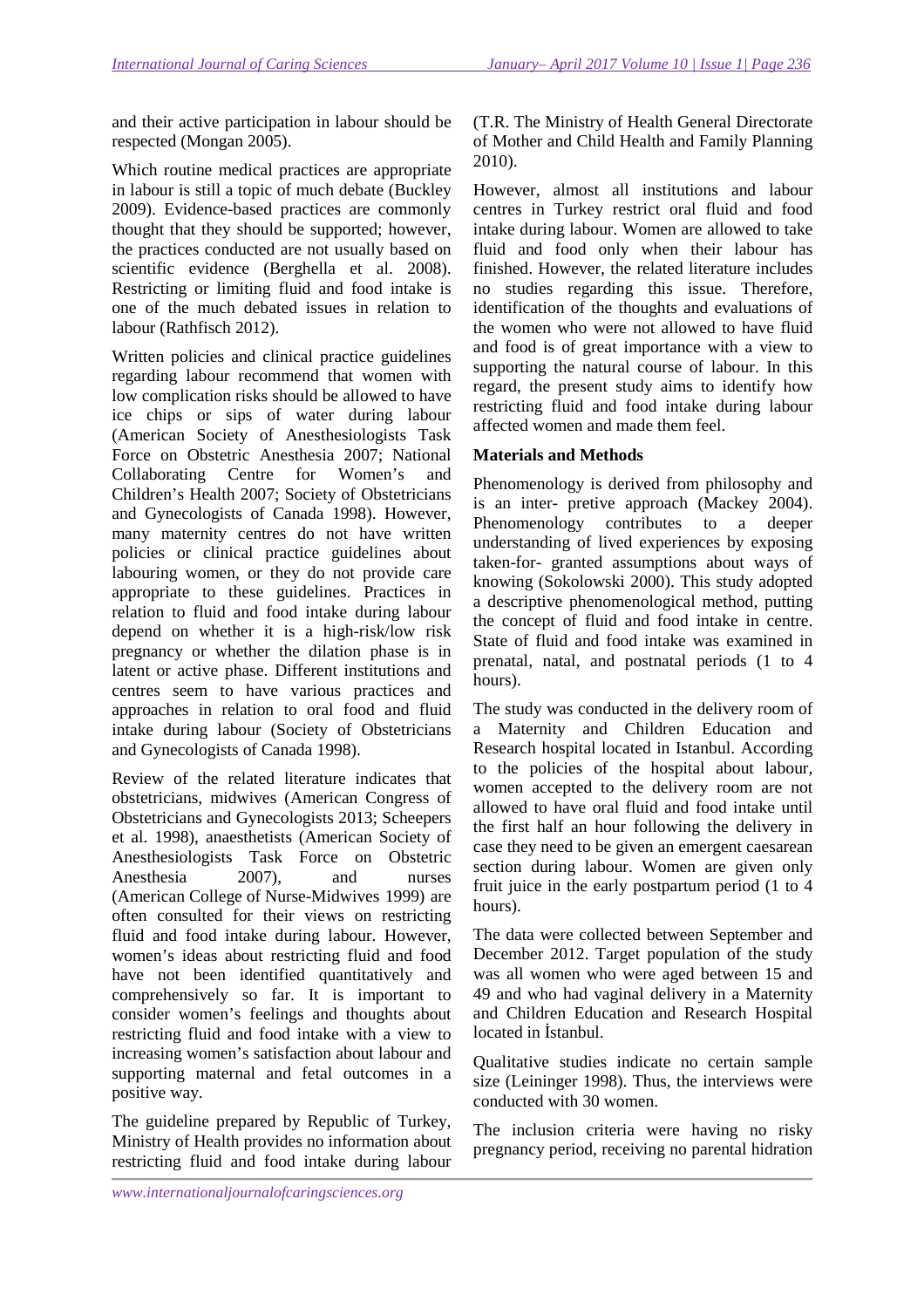other than the induction during labour, having no analgesia that would make the labour more comfortable, having no communication problems, and volunteering to participate in the study.

The data collection tool consisted of two parts: "Information Form" about the women (Mother's age, education level, number of pregnancy, gestational week, duration of thirst, duration of hunger, being warned by the health professional about restriction of fluid and food intake) and semi-structured "Interview Form".

The semi-structured interview form was evaluated by experts on the issue. The interview form included 3 questions regarding the cases experienced by the women during labour or in the postpartum period

How did restriction of fluid or food intake make you feel while you were waiting for labour?

Did hunger and thirst affect you during labour?

How did being hungry in the prenatal period affect you in the postnatal period?

In-depth interview technique was utilized with the help of the questions such as "Why?" and "Could you please explain more?" etc.

The interviews were conducted face-to-face in a quiet setting, sitting at the same level with the participants. The questions were guided with the help of the semi-structured question form. The participants were asked whether they would like to add or change something with a view to taking their final confirmation and revising their answers. Their replies were presented in the findings section, with the participants' original utterances. The semi-structured interviews were transcribed, read again and again, and saved in the computer in the Word file format. The interviews took about 15-20 minutes, depending on the answers the participants gave.

Analyses were performed using Giorgi's phenomenological method analysis in 4 phases (Giorgi 1997; 2000). First of all, all the interview reports were read again and again with a view to obtaining general text content. Secondly, the reports were reread using phenomenological reduction method and divided into smaller units. The meanings were created through reformations and transformations. In the third phase, units of meanings were further analysed until the meaning units revealed the meanings of the

phenomenon and new meaningful units were obtained. In the last step, the meaningful units were turned into the core and components of the phenomenon. The meaning of the phenomenon successfully developed during the analysis (Giorgi 1997; 2000). The numbers written at the end of the statements indicate participation numbers.

Research ethics: ethics committee approval was obtained from the hospital where the study was conducted; and verbal consent of all participants was obtained, indicating their volunteer participation in the study. The participants' names were kept confidential and they were identified by the participation numbers in the statements they used.

Limitations of the study: phenomenology studies, due to their nature, may not yield precise and generalizable results. However, they may produce examples, explanations and experiences that might be helpful in knowing and understanding the phenomenon better. The most important limitation of the present study is that the results cannot be generalized.

## **Results**

Average age of the 30 participants was found 27.3±5.2. Of all the women participating in the study, 80% graduated from primary school (8 year compulsory primary education), 47.5% of was primipara, and 52.5% was multipara. Average number of pregnancy was found  $2.1 \pm 1.5$  while average gestational week was 39.0±1.9. Duration of hunger in women who had delivery was 14.9±6.4 hours on the average and duration of thirst was  $13.5\pm 6.8$  hours on the average.

## **Findings in relation to the latent phase of dilatation stage;**

In the latent phase of dilatation stage the "experience" theme emerged about fluid and food intake. The women who had delivery before stated that they came to hospital after they had eaten something and drunk water, and thus tolerated labour performance better.

 "*The best experience I've gained from my previous delivery is that I should never come thirsty and hungry. Therefore, I filled up my stomach before the delivery and nothing bad happened*" (P6)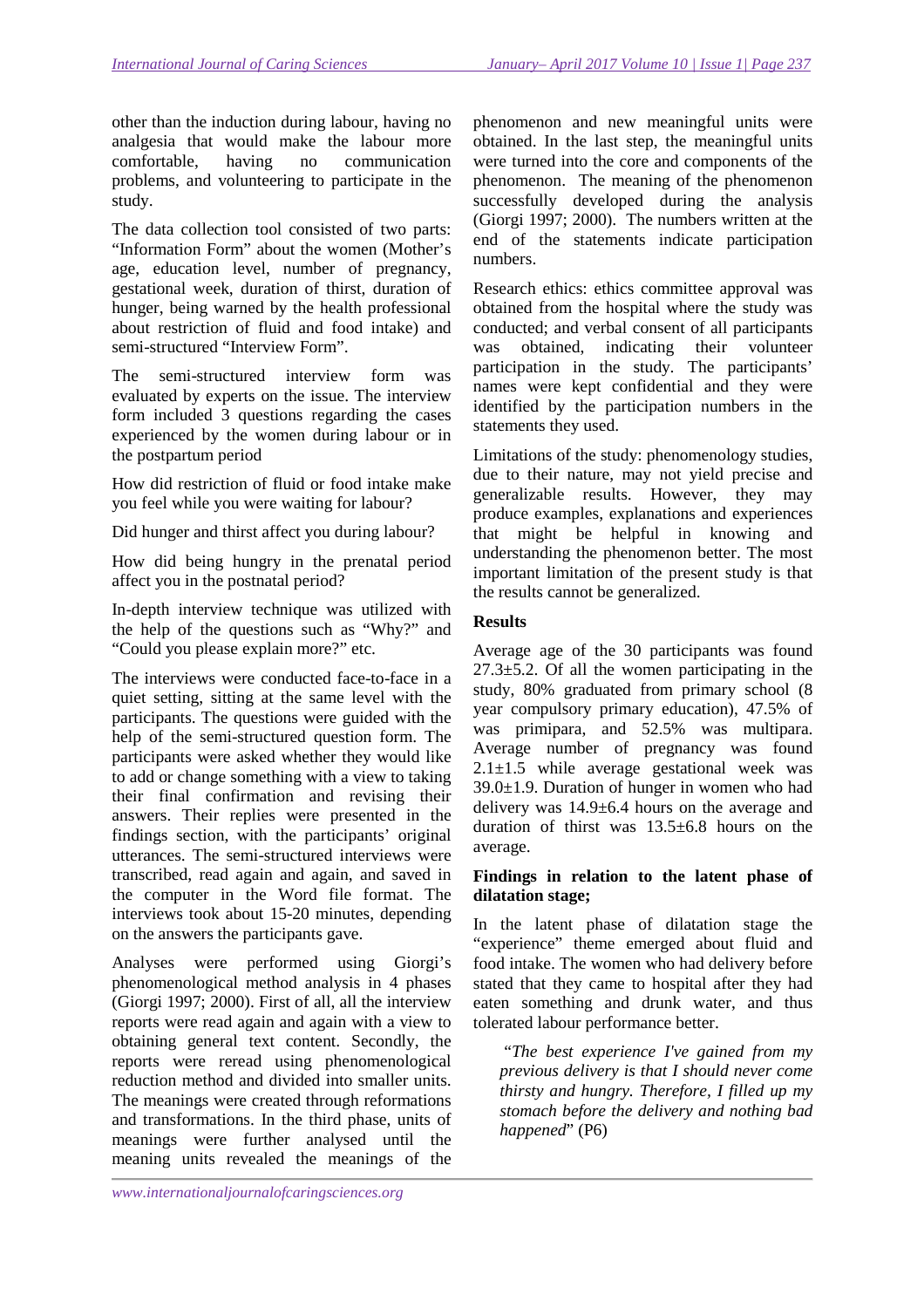"*I drank water on my way to the hospital, fearing they would not give any*" (P23)

 "*This is my seventh delivery and most of my deliveries were at home. When I had homebirth, I was given honey from time to time, which allowed me to regain my strength. Here in the hospital, they gave me nothing*" (P19)

Some of the participants attributed their ability to cope with the uterine contractions and to have easy delivery to being full.

"*I could bear pain better because I was full. I am glad that I had eaten something*" (P7)

"*Fortunately, I ate before coming here; otherwise, I don't know how I would have given birth*" (P2).

### **Findings in relation to the active phase of dilatation stage**;

 "Hunger, thirst, asthenia, and dryness of mouth" were the themes that emerged in relation to fluid and food intake.

Some of the women participating in the study stated that what they needed most was to drink water, they felt like they were in a desert, and if their mouth had been wetted they could have felt a little bit relieved.

"*I almost died of thirst*" (P3, P29)

"*It was like my lungs dried out. I even could not make a sound because of thirst.…"* (P1)

 "*I wanted to eat something, I was hungry, but I was not allowed to eat anything. My mouth dried out and I felt like I was in a desert"* (P16)

 "*I was very thirsty and my lips were so dry. How I wished I could at least wet my lips*" (P25)

 "*I wanted just a little water; but they told that it was not allowed. I could not understand it, why? I almost died of thirst*" (P4)

Some of the women stated that thirst was the main reason for exhaustion, nausea and hard delivery.

"*I was very thirsty. I did not think about eating. The delivery would have been much easier if I had not been so thirsty*" (P5)

"*If I had been given water, I wouldn't have had nausea or thrown up; there would have been no feeling of exhaustion or dizziness. A glass of water would cause no trouble.*" (P14)

Some of the women stated that they thought of eating or drinking secretly; one participant admitted drinking water secretly.

 "*I even thought of going to the bathroom and drinking water there. However, I did not have enough energy to do so because I was hungry*" (P11)

 "*…I drank water secretly; and I do not regret it*" (P9)

 "*I wanted to gnaw on the bed frame because of hunger. Do not even ask about thirst because it cannot be defined*" (P13)

Some of the women stated that the health professionals warned them that drinking water would make delivery harder. Some other women wished fluid and food intake could be partly free with doctors' permission.

 *"I wanted to drink water; but I was told that doing so would make delivery hard*" (P17)

 "*We should be given a little fluid and food with doctors' permission ….*" (P9, P28)

Some of the women stated that only water could have been enough for them.

 "I'd have *given anything for a glass of water. I wanted to drink water more than I wanted to eat something*" (P21),

 *"I asked for water, I felt so hungry, but I wasn't given anything" (P22, P 30),* 

"*Only water would be enough*" (P24, P27),

 *"Then I thought, even wetting my lips a little might have helped. Why didn't they do it?"* (P 1)

 "*I lost my nerves when doctors drank water in front of me*" (P15)

The participants stated that they became very weak due to hunger and thirst, lost control, and even fainted during labour.

"*I fainted on the delivery table because of hunger and thirst. What else can I say?"* (P8)

 "*I was exhausted because of hunger; my hands and feet were trembling*" (P10)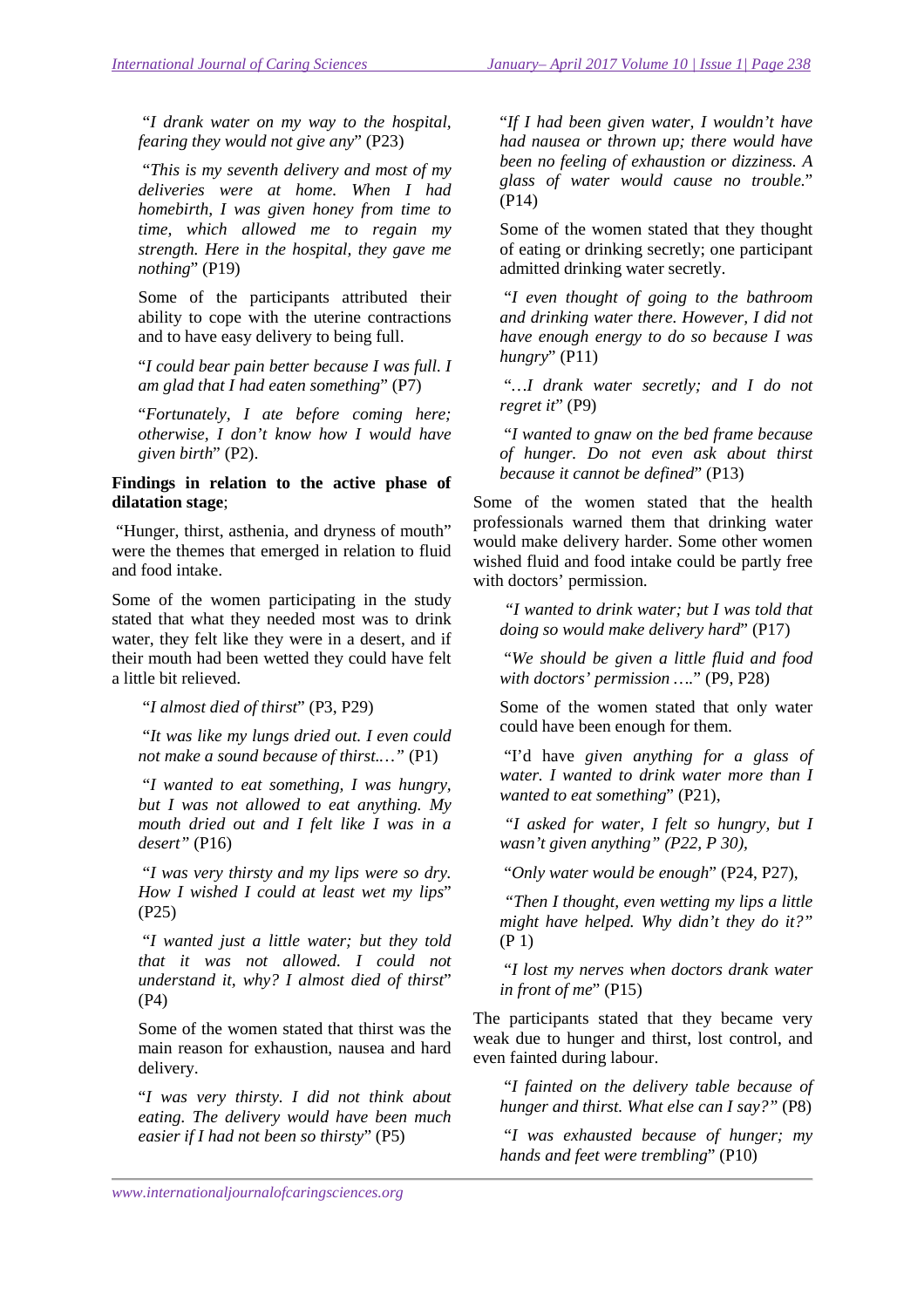"*I sensed the smell of hot bread on the way to the delivery room. I don't remember the rest*" (P12)

 *"I wanted to drink water, but I wasn't given any. I could not even lift my arms, let alone pushing the baby through" (P18)* 

 *"I lost control during delivery" (P20)* 

## **Findings in Relation to Early Postnatal Period (1 to 4 hours);**

 Early postnatal period revealed "hot meal" theme regarding fluid and food intake. The participants stated that cold fruit juice given after delivery caused more pain, hot meal could be more relieving.

 "*The fruit juice they serve causes more pain. It would be better if they gave hot meals after delivery*" (P15)

 "*I did not eat anything after dinner, and I was hungry until the delivery. I was given cold fruit juice after delivery, which increased my pain*" (P26)

### **Discussion**

In today's hospitals and delivery centres where traditional practices are dominant, pregnant women are not allowed to eat or drink during labour (Rathfisch 2012; Mongan 2005). The general opinion behind restricting fluid and food intake is that the delivery contains many unknown situations and intervention may be needed anytime (Rathfisch 2012). Maintaining strength in labour can increase women's tolerance throughout labour and enable them to enjoy the delivery.

The mean duration of labour, beginning from the onset of real uterine contractions until the delivery ranges between 12 to 18 hours in primiparous and 8 to 12 hours in multiparous pregnancies (Ricci 2009). Labour policy of the hospital where the study was conducted restricts women from eating or drinking something during labour; the restriction starts with the admission to the hospital and continues until the first hour following the delivery. This rule means that the pregnant women who apply to the hospital with the onset of uterine contractions remain both hungry and thirsty between 8 to 18 hours. Duration for hunger (14.9±6.4 hours on average) and thirst (13.5±6.8 hours on average) detected in this study was parallel with the related

Interviews revealed the "experience" theme regarding fluid and food intake in the latent phase of dilatation stage. The women who had delivery before or who listened to other women's delivery experiences reported that they went to hospital after they had eaten meal and drunk water (P6, P19, P24, P27). The women were found to provide themselves with the energy they would need during labour with fat and carbohydrate support. In their study which investigated traditional labour practices with women who had homebirth and with midwives who do home births, Yildirim & Agapinar (2011) found that women giving birth were allowed to eat a mixture of butter and molasses or drink milk or mulberry juice. Some of the participants attributed their ability to cope with the uterine contractions and easy delivery to being full (P2, P7). In the study conducted in Karaman with women who had at least one delivery, Yalcin (2012) found that some of the practices known by the women to help easier delivery include making the pregnant woman have oily bread, sweetened fruit juice, butter, or molasses. This practice is an important finding which displays parallelism with the present study. Hodnett (1996) claims that when there is a need to maintain women's strength, approaches for meeting food and fluid needs of pregnant women are as effective as oxytocin hormone. Therefore, fluid and food intake is believed to be effective in coping with uterine contractions and tolerating labour better.

The active phase of dilatation stage brought "hunger, thirst, asthenia, and dryness of mouth" themes regarding fluid and food intake. It was found that the women had to deal with uterine contractions on one hand and bear asthenia, dryness of mouth, exhaustion, sense of fainting caused by hunger and thirst on the other hand. In severe cases such as hunger and excessive exercise, peripheral metabolic process cannot handle the situation, which causes elevated ketones in blood. This situation which is called as "ketosis" may cause prolonged labour, labour with dehydration, interventional labour, or bleeding at end of labour (Broach & Newton 1988; Foulkes & Dumoulin 1985; Toohill et al. 2008). Increase in women's stress level caused by hunger intensifies ketosis (Toohill et al.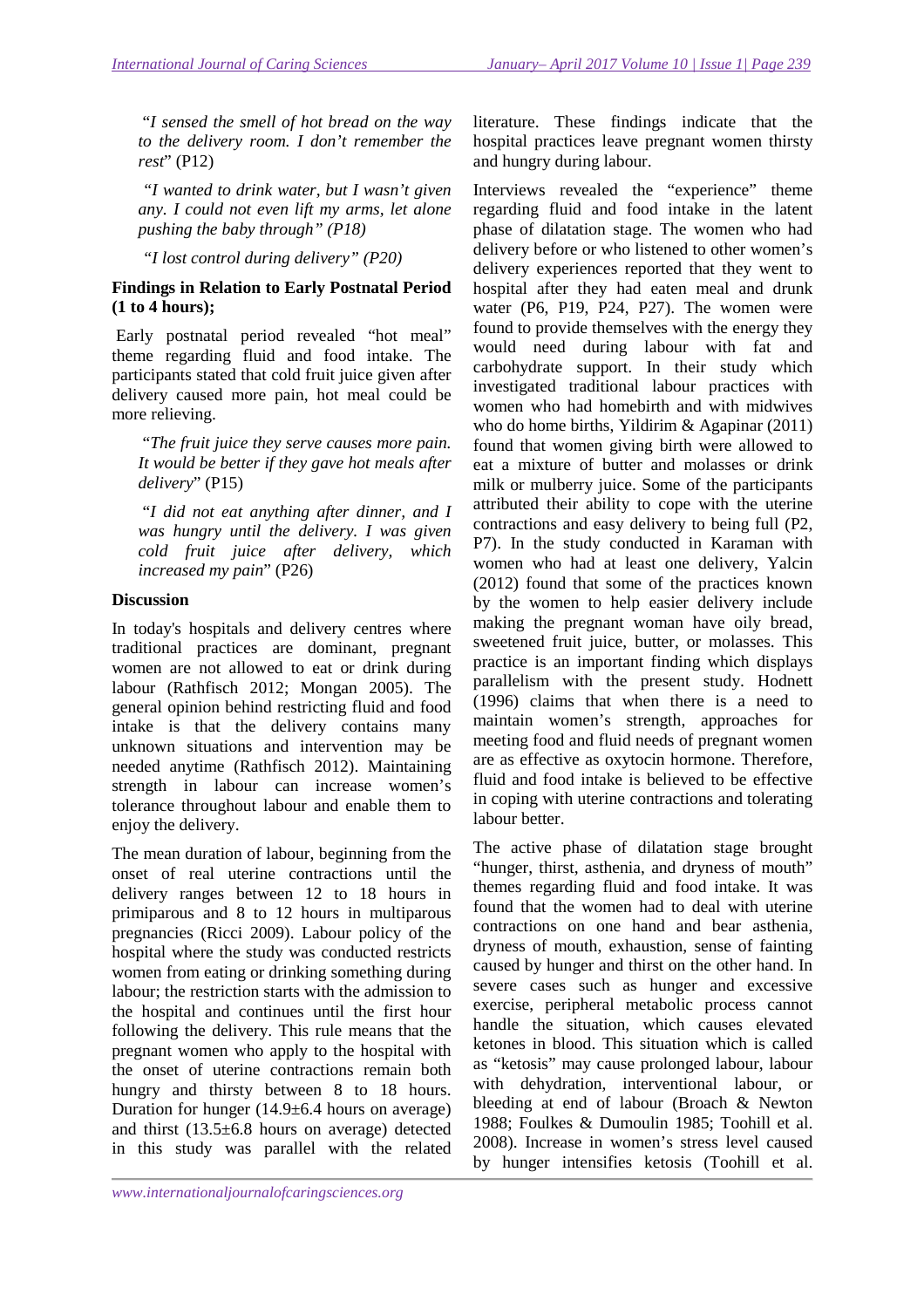2008). Hunger also affects perception of pain; women experience such problems as headache, nausea, limitations in movements, and local pain in the catheter area (Foulkes & Dumoulin 1985).

All of these negative factors make adaptation to the labour action difficult for women, which affects the progress of labour. The participants indicated dehydration findings caused by ketosis with their complaints such as dryness of mouth, nausea, and dizziness (P5, P14, P8, P10). The participants who saw drinking water as the only solution to avoid this negative picture told that they even thought of drinking water secretly (P11, P13).

At least, those who reported to have told their desire for drinking water to the health personnel were not given any water in order not to make the labour process harder (P17). Review of the literature indicates that sense of hunger also increases adrenaline hormone release. When the adrenaline hormone is activated in labour, oxytocin hormone release is suppressed, which may cause problems in the progress of labour (Buckley 2009). A study found that oral fluid intake shortened labour action up to two hours (p<0.0.) (Ergol et al. 2012).

In the active phase of labour, one of the participants mentioned the symptoms caused by thirst as nausea and vomiting and told she had difficulty in coping with them (P14). Parsons (2004) stated that they restricted women from eating or drinking something during labour in case they vomited. Then, in the experimental study conducted in 2006, Parsons et al (2006; 2007) found that there were no differences in terms of vomiting proportion between the women who were allowed to eat the things they desired in the latent phase and who were not.

This finding indicates that vomiting proportion reduces by staying hungry and thirsty is a wrong assumption. Singata et al. (2013) collected the results of the evidence-based studies regarding fluid and food intake during labour and found no evidence whether restricting or limiting fluid and food intake during labour is useful or harmful in women with low-risk. No studies were found to investigate specifically women with high-risk. Hence, there is no evidence to support restricting fluid and food intake in this group of women. Conflicting evidence on carbohydrate solutions calls for further studies on women's views regarding the issue.

In the practical care guideline developed for vaginal delivery, World Health Organization recommends that women should not be restricted from eating or drinking during labour as long as the health team proves that there is no risk (World Health Organization 1997). American Society of Anaesthesiologists recommends that women with low-risk could be given particle-free fluid during labour, but solid food should be avoided. (American Society of Anesthesiologists Task Force on Obstetric Anesthesia 2007). The Society of Obstetricians and Gynaecologists of Canada (SOGC) suggests that women in active labour could be recommended light or liquid diet, depending on their preferences (Society of Obstetricians and Gynecologists of Canada 1998). Considering all these guides, it seems that fluid and food intake during labour in low-risk pregnancies should be replanned in the labouring guide in our country (T.R. The Ministry of Health General Directorate of Mother and Child Health and Family Planning 2010).

The present study has revealed the "hot meal" theme in relation to fluid and food intake in the early postnatal period. The participants stated that fruit juice given right after labour caused more pain and that they thought hot meal would be more relieving (P15, P26). Ricci (2009) states that women who have been restricted from having oral fluid and food intake during labour need to start oral intake as soon as labour finishes with a view to replacing the energy they spent during labour (Giorgi 2000). Klossner & Hatfield (2010) mention some of the non-pharmacological methods to relieve postnatal pain as using hot compress on the abdomen, eating warm food, relaxing, and ambulating. Giving women warm or hot food as the first food intake after delivery could be helpful in increasing postnatal maternal comfort and thus decreasing postnatal pain.

Miltner (2000) state that one of the most important roles of intrapartal nurses in labouring action is to provide supportive care and maintain "fluid and food intake during labour". Although the intrapartal nurses in our country have enough knowledge and skills regarding supportive care, they mainly provide a work-based health service. By demonstrating prospective mothers' experiences and feelings due to fluid and food intake restriction during labour, the present study is believed to be of prime importance in directing the supportive care practices of intrapartal nurses. In conclusion, it was found that the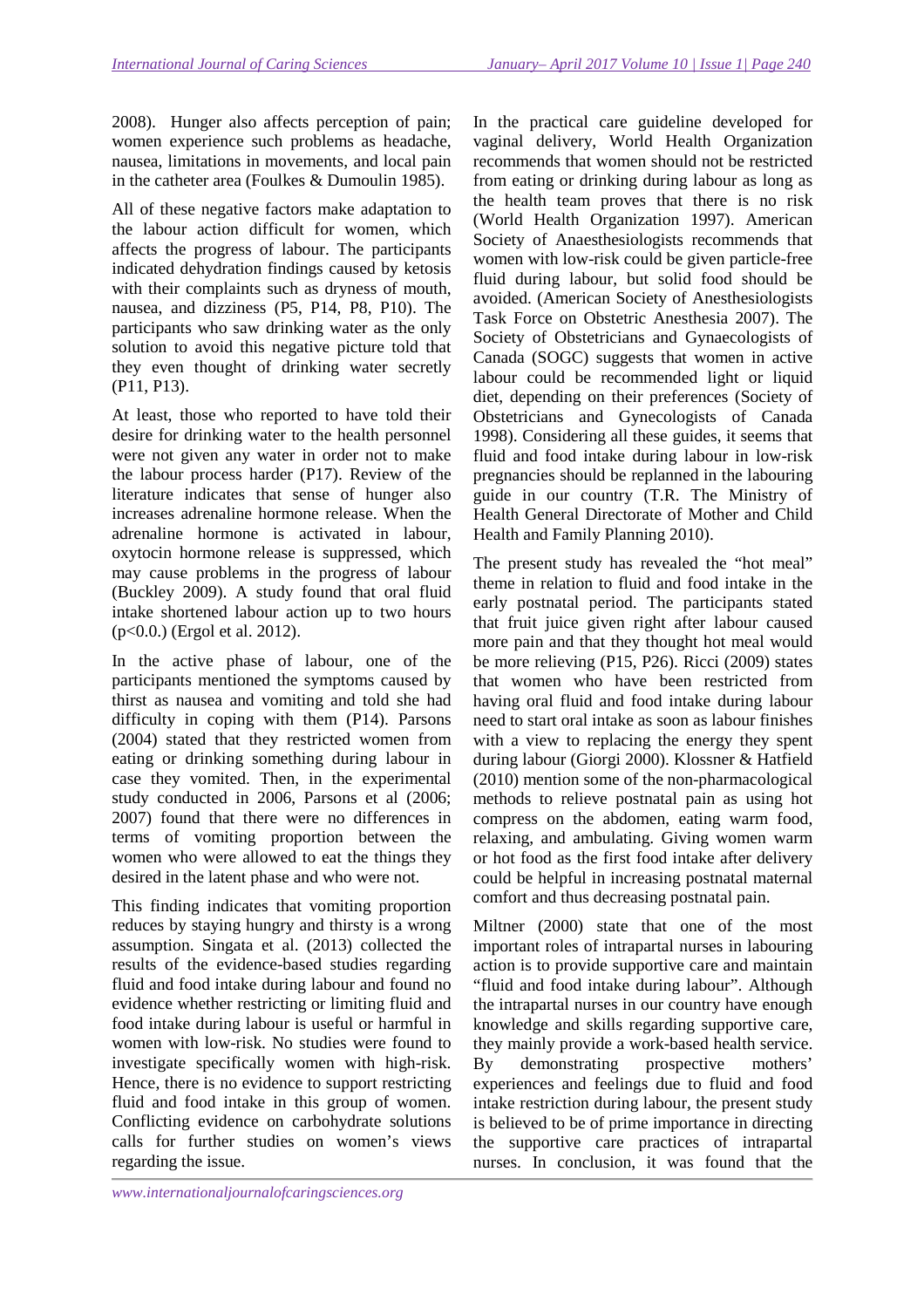participants indicated feelings of hunger, thirst and fatigue due to oral fluid and food intake restriction during labour, which affected the natural course of labour.

 Based on the women's experiences, randomized controlled studies, and the recommendations given in clinical guidelines, the present study recommends that women with low complication risks should be allowed to have fluid and food during labour.

### **Acknowledgements,**

The authors thank Dr.Ahmet Semih Tuğrul for his advice with the study protocol and the women who participated in this study.

### **References**

- ACNM Clinical Bulletins. (1999) American College of Nurse-Midwives. Clinical Bulletin No. 3-December 1998. Intrapartum nutrition. Journal of Nurse-Midwifery 44(2): 124-128.
- American College of Obstetricians and Gynecologists ACOG. (2009) Reaffirmed 2013. Oral Intake During Labor. Committee Opinion No. 441. Obstet Gynecol 114, 714. http://www.acog.org/~/media/Committee%20Opin ions/Committee%20on%20Obstetric%20Practice/ co441.pdf?dmc=1&ts=20140611T0331495640 [Accessed 22 April 2013].
- American Society of Anesthesiologists Task Force on Obstetric Anesthesia. (2007) Practice guidelines for obstetric anesthesia: an updated report by the American Society of Anesthesiologists Task Force on Obstetric Anesthesia. Anesthesiology 106(4): 843-863.
- Berghella V, Baxter JK, Chauhan SP. (2008) Evidence- based labor and delivery management. American Journal of Obstetrics & Gynecology 199(5): 445-454.
- Broach J, Newton N. (1988) Food and beverages in labor. Part II: The effects of cessation of oral intake during labor. Birth 15(2): 88-92.
- Buckley SJ. (2009) Gentle Birth, Gentle Mothering. Berkeley, Toronto: Celestial Arts.
- Ergol S, Eroglu K, Taskin L. 2012. The effect of oral fluid food support during labor on labor duration and perception of labor pains. HealthMED 6(6): 2093-2099.
- Foulkes, J., Dumoulin, J.G. (1985) The effects of ketonuria in labour. The British Journal of Clinical Practice 39(2):59-62.
- Giorgi A. (1997) The theory, practice, and evaluation of the phenomenological method as a qualitative research procedure. Journal of Phenomenological Psychology 28: 235-260.
- Giorgi A. (2000) Concerning the application of phenomenology to caring research. Scandinavian Journal of Caring Sciences 14: 11-15.
- Hodnett F. (1996) Nursing support of the laboring women. Journal of Obstetric, Gynecologic, & Neonatal Nursing 25(3): 257-264.
- Klossner NJ, Hatfield NT. (2010) Introductory Maternity & Pediatric Nursing 2nd ed. Chapter 12 Postpartum women. Philadelphia. Wolters Kluwer /Lippincott Williams &Wilkins; pp264.
- Leininger M. (1998) Qualitative research methods in nursing. Greyden Pres,USA.
- Mackey S. (2004) Phenomenological nursing research: methodological insights derived from heidegger's interpretative phenomenology. International Journal of Nursing Studies 42:179- 186.
- Mongan MF. (2005) Hypnobirthing The Mongan Method. 3rd. Edition. Florida: Health Communication, Inc.
- National Collaborating Centre for Women's and Children's Health. (2007) Intrapartum Care: Care of healthy women and their babies during childbirth. Clinical Guideline. RCOG Press. http://www.nice.org.uk/nicemedia/pdf/CG55FullG uideline.pdf [Accessed 18 April 2013].
- Parsons M. (2004) A midwifery practice dichotomy on oral intake in labour. Midwifery 20(1):72-81.
- Parsons M, Bidewell J, Nagy S. (2006) Natural eating behavior in latent labor and its effect on outcomes in active labor. Journal of Midwifery & Women's Health 51(1): e1-6.
- Parsons M, Bidewell J, Griffiths R. (2007) A comparative study of the effect of food consumption on labour and birth outcomes in Australia. Midwifery 23(2): 131-138.
- Rathfisch G. (2012) Philosophy of natural birth- The adventure takes place over millions of years Nobel Medical Publication, Istanbul.
- Ricci, S.S. (2009) Essentials of Maternity, Newborn, and Women's Health Nursing, Chapter 14 Nursing Management During Labor And Birth. (2nd Ed). Philadelphia.Wolters Kluwer/ Lippincott Williams &Wilkins; pp.362-398
- Scheepers CH, Essed GG, Brouns F. (1998) Aspects of food and fluid intake during labour. Policies of midwives and obstetricians in the Netherlands. European Journal of Obstetrics & Gynecology and Reproductive Biology 78(1): 37-40.
- Singata M., Tranmer J., Gyte GM. (2013) Restricting oral fluid and food intake during labour. Cochrane Database Syst Rev. 22,8: CD003930. http://onlinelibrary.wiley.com/doi/10.1002/146518 58.CD003930.pub3/pdf [Accessed 28 April 2013].
- Society of Obstetricians and Gynecologists of Canada (SOGC). (1998) Healthy beginnings: guidelines for care during pregnancy and childbirth. SOGC policy statement, clinical practice guidelines

*www.internationaljournalofcaringsciences.org*